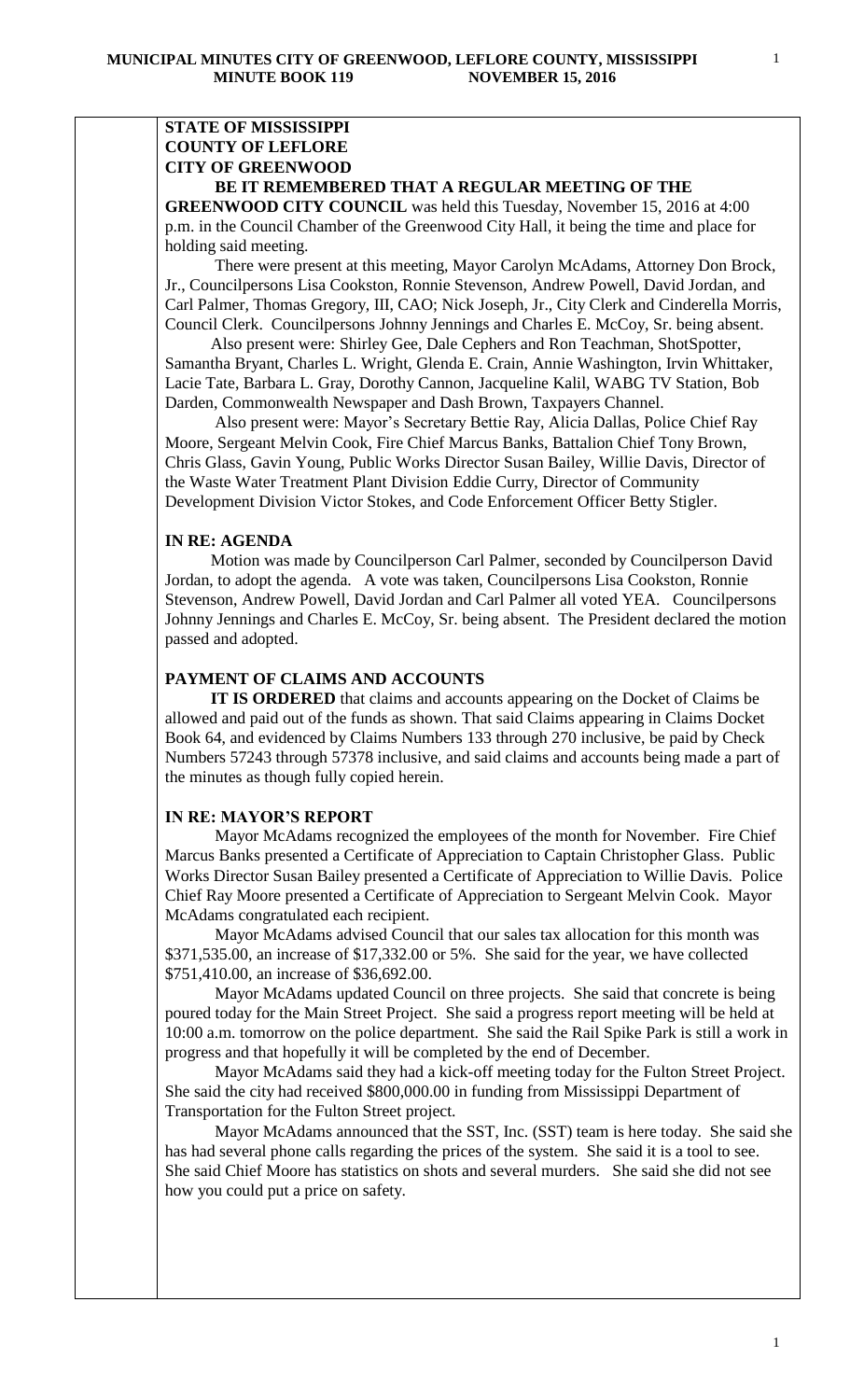# **IN RE: PUBLIC AGENDA**

 Samantha Bryant addressed the Council appealing the October 27, 2016 Planning Commission's decision denying her a conditional use in a C-1, Neighborhood Commercial District, to allow a lounge to be located at 605 Broad Street. She said she had several petitions signed by people on Broad Street and in the community.

Councilperson Charles E. McCoy, Sr. enters the meeting at this time.

 Charles Wright, Chairman, speaking on behalf of the Planning Commission said that the Commission unanimously denied Ms. Bryant's request for a conditional use to locate a lounge at 605 Broad Street because of hours, off road parking and the proximity to a church. He said the church was in conflict with the request and that a lounge should not be at that location.

 Thomas Gregory said that a conditional use is one that is allowed by the Zoning Ordinance upon review and approval by the Planning Commission. He said that several members of New Foundation Missionary Baptist Church were against the request because of parking, safety and advertising concerns. He said if the Council were to reverse the decision of the Planning Commission and to approve the request for the Conditional Use, that he recommends that Council consider doing so with the following conditions in place: (1) Parking – restrict the hours of operation of the business, so that they would not be allowed to open earlier than 2:00 p.m. on any day, to avoid overlap with worship services at New Foundation, (2) Safety – require the operator of the business to install security cameras on the exterior of the building to include the sidewalk area in front of the building, as well as the street and require the operator of the business to adopt and enforce a "No Loitering Policy" for the area surrounding the business and (3) Advertising – restrict all signage on the exterior of the building to prevent the advertising of or display of messages related to alcohol and tobacco.

 Council President Ronnie Stevenson congratulated Mr. Wright and the Planning Commission. He said the Reverend and Deacons were on the agenda and that things had been worked out.

Councilperson Carl Palmer leaves the meeting at this time.

 Motion was made by Councilperson Andrew Powell, seconded by Councilperson David Jordan, to amend the Resolution to approve/deny a conditional use in a C-1 Neighborhood Commercial District, to locate a lounge at 605 Broad Street, Greenwood, Mississippi to approve the conditional use and to include language to address parking, safety and advertising restrictions. A vote was taken, Councilpersons Lisa Cookston, Ronnie Stevenson, Charles E. McCoy, Sr., Andrew Powell, and David Jordan all voted YEA. Councilpersons Johnny Jennings and Carl Palmer being absent.The President declared the motion passed and adopted.

### **RESOLUTION TO APPROVE A CONDITIONAL USE IN A C-1 NEIGHBORHOOD COMMERCIAL DISTRICT, TO LOCATE A LOUNGE AT 605 BROAD STREET,**  GREENWOOD, MISSISSIPPI - **Adopted Unanimously**

Councilperson Carl Palmer returns to the meeting at this time.

 Glenda E. Crain, Onnie M. Elliott Community Service Center, briefed Council on the programs available at the center. She said that the center had implemented two educational enhancement programs which consist of an After School Program and a Health Program. She asked Council to commit to supporting their efforts. She also invited the Council to come by and to volunteer at the center. Mayor McAdams advised Mrs. Crain that a resolution will be on the agenda for the next meeting. Mayor McAdams also instructed her to submit a letter in July 2017 requesting funding. Council President Stevenson said the money would have to come out of the contingency fund.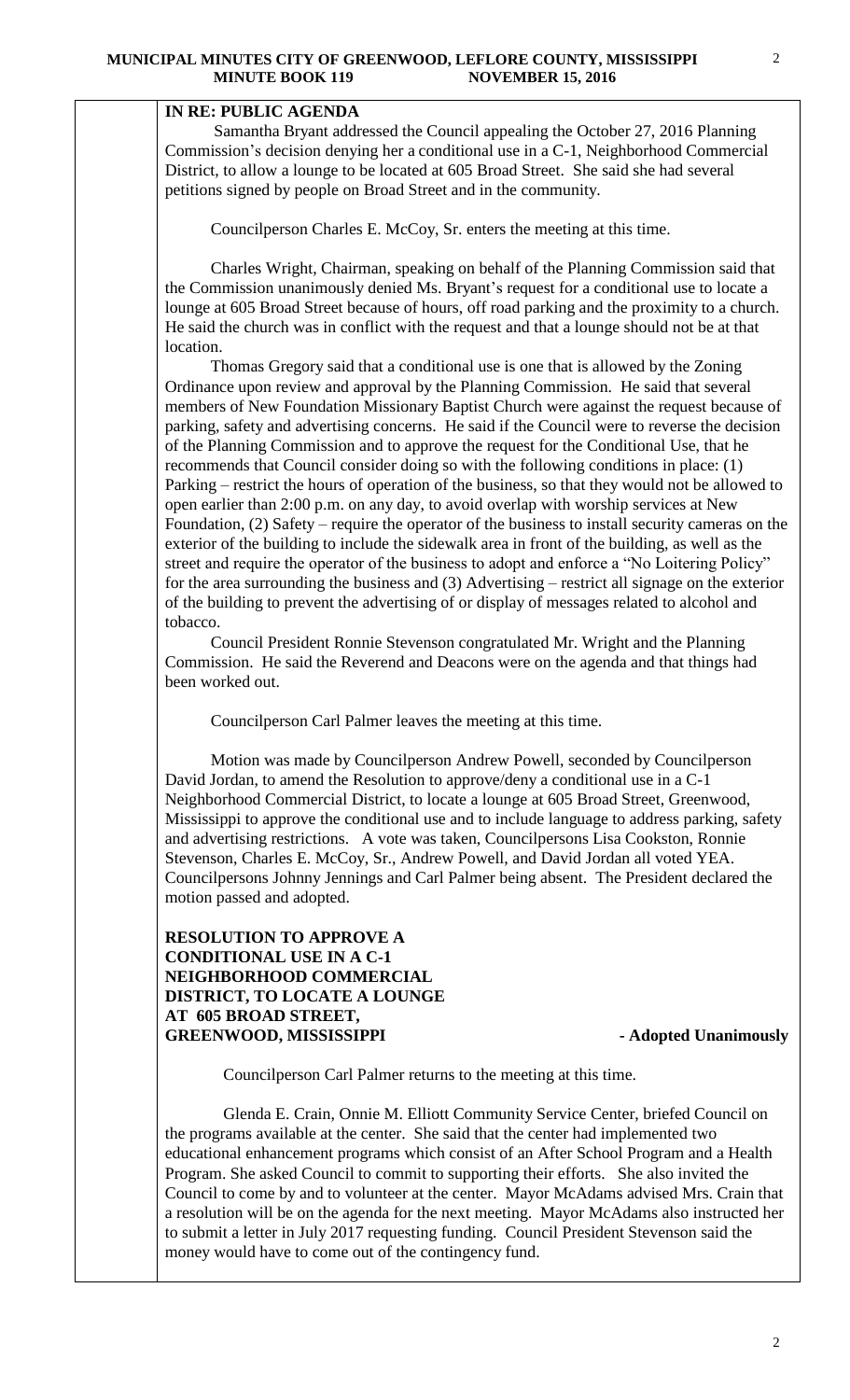#### **MUNICIPAL MINUTES CITY OF GREENWOOD, LEFLORE COUNTY, MISSISSIPPI MINUTE BOOK 119 NOVEMBER 15, 2016**

 Dale Cephers advised Council that he would let his colleague Ron Teachman take them through the presentation and that he will give out handouts at the end of the presentation. Ron Teachman told Council that he served as chief of police for New Bedford and South Bend before going to work for SST. He said that people call the police less than 20% of the time. He explained the ShotSpotter system. He said the system uses sensors and sound waves to pinpoint where a gun has been fired and that it also alerts officers to that location. He said ShotSpotter could distinguish gunfire from other noises. He said it could tell officers within seconds where the threat is, the number of rounds fired, how many rounds were fired and where the shooter is located. He said they will establish a three mile footprint and that the company will handle all the details for placing the sensors. Council President Ronnie Stevenson questioned Teachman about the cost of the ShotSpotter System being so expensive. Teachman explained the reason for the cost being so expensive. Councilperson David Jordan said he was willing to try something. Mayor McAdams said that there has been 265 gunshot calls this year. Dale Cephers thanked the Council and stated that this was a tool that is available to the city and the police department.

### **IN RE: POLICY ISSUES AGENDA - NONE**

### **IN RE: ROUTINE AGENDA IN RE: CONSENT AGENDA IN RE: MINUTES**

 Motion was made by Councilperson David Jordan, seconded by Councilperson Ronnie Stevenson, to adopt the minutes of the November 1, 2016 City Council meeting. A vote was taken, Councilpersons Lisa Cookston, Ronnie Stevenson, Charles E. McCoy, Sr., Andrew Powell, David Jordan and Carl Palmer all voted YEA. Councilperson Johnny Jennings being absent. The President declared the motion passed and adopted.

**ORDER OF THE CITY COUNCIL RECEIVING THE PRIVILEGE LICENSES REPORT OF THE CITY CLERK FOR THE MONTH OF OCTOBER, 2016** - **Adopted Unanimously** 

**A RESOLUTION AUTHORIZING THE MAYOR TO ENTER INTO A CONTRACT ON BEHALF OF THE CITY OF GREENWOOD WITH THE LEFLORE COUNTY HUMANE SOCIETY** - **Adopted Unanimously** 

**RESOLUTION AUTHORIZING THE MAYOR AND CITY CLERK TO DO ALL THINGS REASONABLE AND NECESSARY TO PAY ALL OBLIGATIONS ON THE DOCKET OF CLAIMS**

**WHEREAS**, the City from time to time incurs necessary reasonable expenses; and,

**WHEREAS**, all lawful obligations should be timely paid.

**NOW, THEREFORE, BE IT RESOLVED BY THE COUNCIL OF THE CITY OF GREENWOOD, LEFLORE COUNTY, MISSISSIPPI**:

**SECTION 1**: The Mayor and the City Clerk should be and they are hereby authorized to do all things reasonable and necessary to pay all those obligations listed in the **"DOCKET OF CLAIMS," BOOK 64, CITY OF GREENWOOD, NOVEMBER 15, 2016, CITY COUNCIL MEETING.**

The above and foregoing resolution, after having been first reduced to writing and read by the Clerk of the Council, was introduced by Councilperson David Jordan, seconded by Councilperson Ronnie Stevenson, and was adopted by the following roll call to-wit: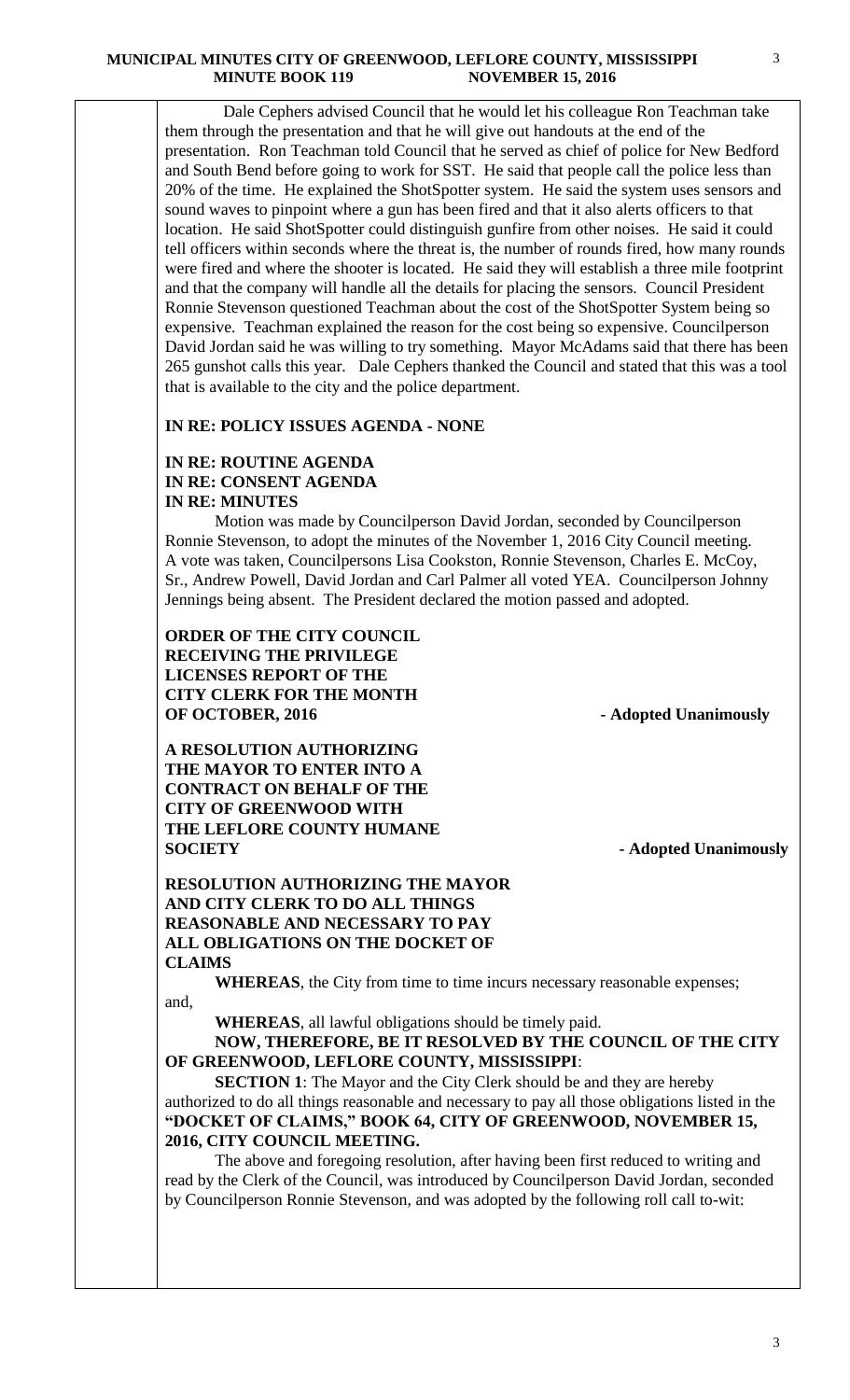| <b>YEAS</b>                                                                                      | <b>NAYS</b>                                                                                     |
|--------------------------------------------------------------------------------------------------|-------------------------------------------------------------------------------------------------|
| Johnny Jennings - Absent                                                                         |                                                                                                 |
| Lisa Cookston                                                                                    |                                                                                                 |
| <b>Ronnie Stevenson</b>                                                                          |                                                                                                 |
| Charles E. McCoy, Sr.                                                                            |                                                                                                 |
| <b>Andrew Powell</b>                                                                             |                                                                                                 |
|                                                                                                  |                                                                                                 |
| David Jordan                                                                                     |                                                                                                 |
| Carl Palmer                                                                                      |                                                                                                 |
| IN RE: ROUTINE ITEMS AGENDA                                                                      |                                                                                                 |
|                                                                                                  |                                                                                                 |
| A RESOLUTION AUTHORIZING                                                                         |                                                                                                 |
| THE CITY OF GREENWOOD TO                                                                         |                                                                                                 |
| <b>ENTER INTO A CONTRACT WITH</b>                                                                |                                                                                                 |
| <b>DELTA BLUE POOLS INC. IN THE</b>                                                              |                                                                                                 |
| <b>AMOUNT OF \$227,750.00 TO MAKE</b>                                                            |                                                                                                 |
| THE NECESSARY REPAIRS TO THE                                                                     |                                                                                                 |
| <b>GREENWOOD SWIMMING POOL</b>                                                                   | - Adopted Unanimously                                                                           |
|                                                                                                  |                                                                                                 |
| Council person David Jordan leaves the meeting at this time.                                     |                                                                                                 |
| A RESOLUTION APPROVING A                                                                         |                                                                                                 |
| "DISPOSAL SERVICE AGREEMENT"                                                                     |                                                                                                 |
|                                                                                                  |                                                                                                 |
| WITH WASTE CONNECTIONS OF                                                                        |                                                                                                 |
| MISSISSIPPI DISPOSAL SERVICES, LLC                                                               | - Adopted Unanimously                                                                           |
| A RESOLUTION AUTHORIZING                                                                         |                                                                                                 |
| THE CITY OF GREENWOOD TO                                                                         |                                                                                                 |
|                                                                                                  |                                                                                                 |
| APPLY FOR AND TO ACCEPT A                                                                        |                                                                                                 |
| <b>DEPARTMENT OF PUBLIC SAFETY</b>                                                               |                                                                                                 |
| <b>GRANT FOR DUI ENFORCEMENT IN</b>                                                              |                                                                                                 |
| <b>THE AMOUNT OF \$75,173.50</b>                                                                 | - Adopted Unanimously                                                                           |
| A RESOLUTION AUTHORIZING THE                                                                     |                                                                                                 |
| <b>CITY OF GREENWOOD TO APPLY</b>                                                                |                                                                                                 |
| FOR AND TO ACCEPT A MISSISSIPPI                                                                  |                                                                                                 |
| <b>OFFICE OF HIGHWAY SAFETY</b>                                                                  |                                                                                                 |
| FEDERAL POLICE TRAFFIC GRANT                                                                     |                                                                                                 |
| <b>IN THE AMOUNT OF \$23,053.14</b>                                                              | - Adopted Unanimously                                                                           |
|                                                                                                  |                                                                                                 |
|                                                                                                  | <b>IN RE: STUDY AGENDA</b> – October 27, 2016 Planning Commission Minutes and Officer           |
| <b>Training Reimbursement Agreement</b>                                                          |                                                                                                 |
|                                                                                                  | Attorney Brock explained the Officer Training Reimbursement Agreement. He                       |
|                                                                                                  | advised Council that the Police Department has had issues retaining officers after the city has |
|                                                                                                  | paid for their training at the Mississippi Law Enforcement Training Academy. He said after      |
|                                                                                                  |                                                                                                 |
| training and certification, they are often hired by surrounding police forces. He said the       |                                                                                                 |
| proposed agreement, which would be signed by newly hired police rookies, would require a         |                                                                                                 |
| police officer to reimburse the city all expenses it incurred in training the officer. This      |                                                                                                 |
| amount would be forgiven each year the officer stayed on the Greenwood police force. The         |                                                                                                 |
|                                                                                                  | amount the officer would owe if he takes another law enforcement job in the first year would    |
| be 100%, 75% in $2nd$ year, 50% in $3rd$ , and 25% in the 4 <sup>th</sup> year. After 4 years no |                                                                                                 |
| reimbursement would be required.                                                                 |                                                                                                 |
|                                                                                                  |                                                                                                 |
|                                                                                                  |                                                                                                 |
|                                                                                                  |                                                                                                 |
|                                                                                                  |                                                                                                 |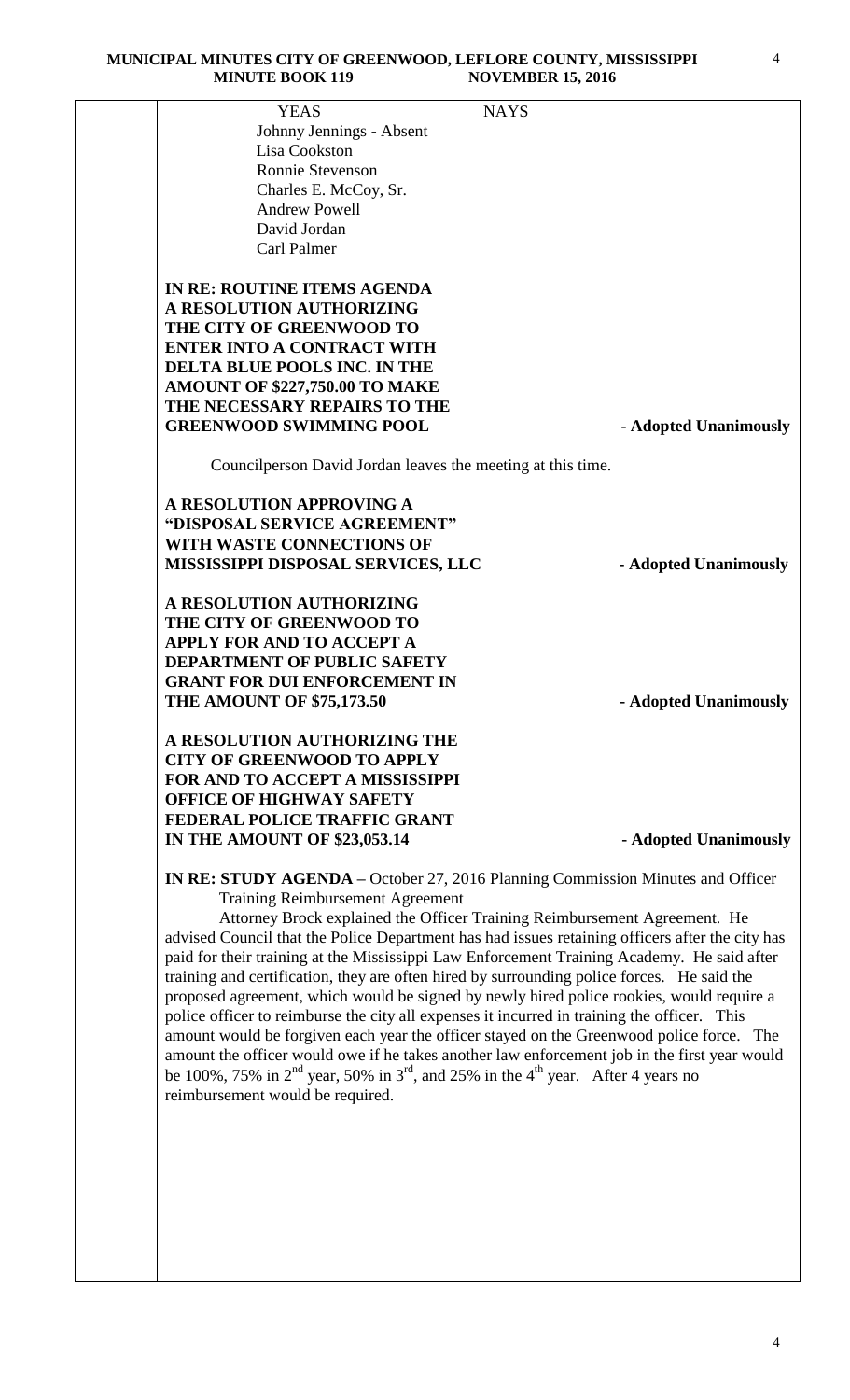# **THERE BEING NO FURTHER BUSINESS, THIS MEETING WAS ADJOURNED**

# **RONNIE STEVENSON, PRESIDENT**

## **JOHNNY JENNINGS, VICE PRESIDENT**

 **LISA COOKSTON**

 **CHARLES E. MCCOY, SR.** 

 **ANDREW POWELL**

# **DAVID JORDAN**

### **CARL PALMER**

**CERTIFIED BY:**

**NICK JOSEPH, JR., CITY CLERK**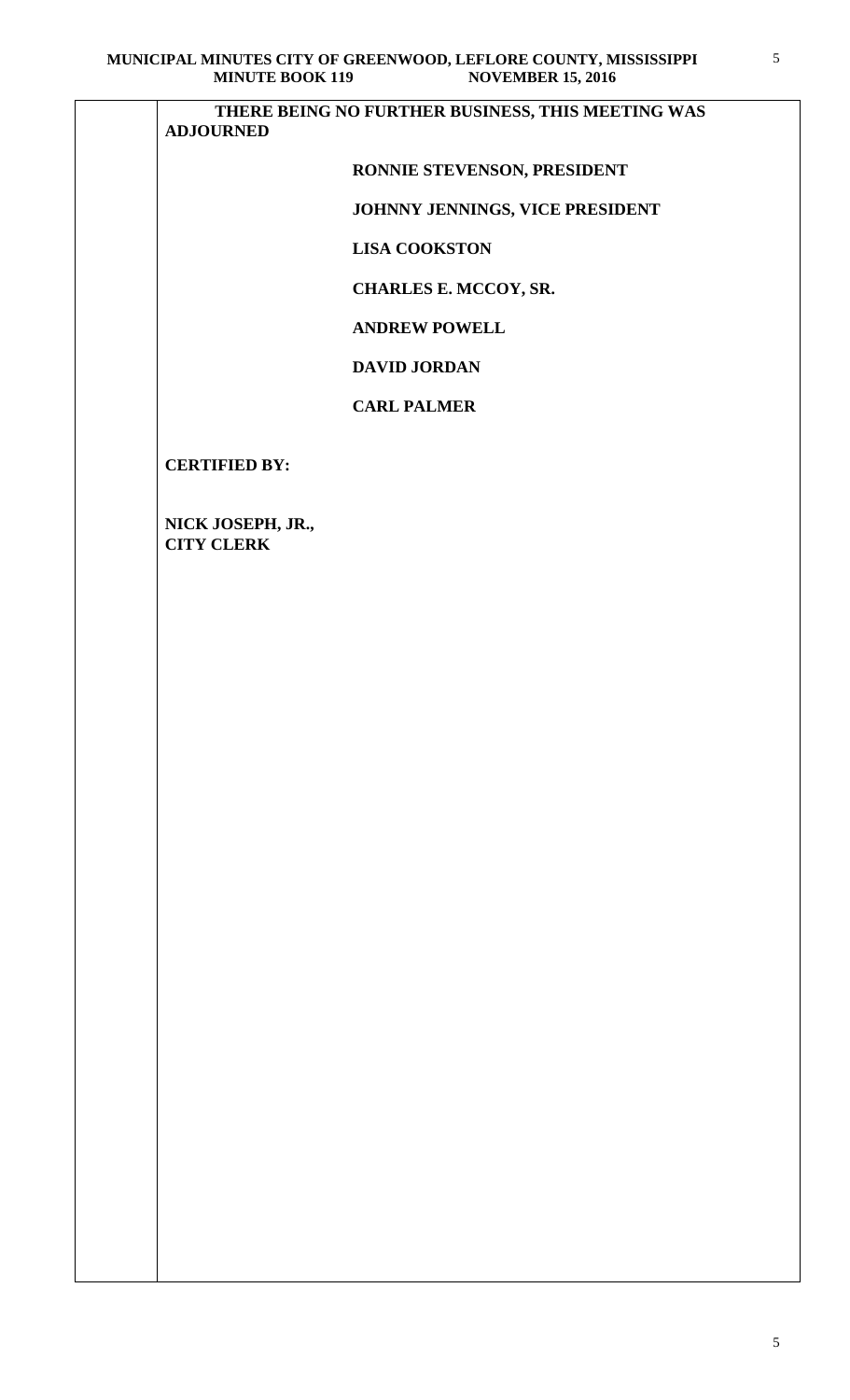#### **MUNICIPAL MINUTES CITY OF GREENWOOD, LEFLORE COUNTY, MISSISSIPPI MINUTE BOOK 119 NOVEMBER 15, 2016**